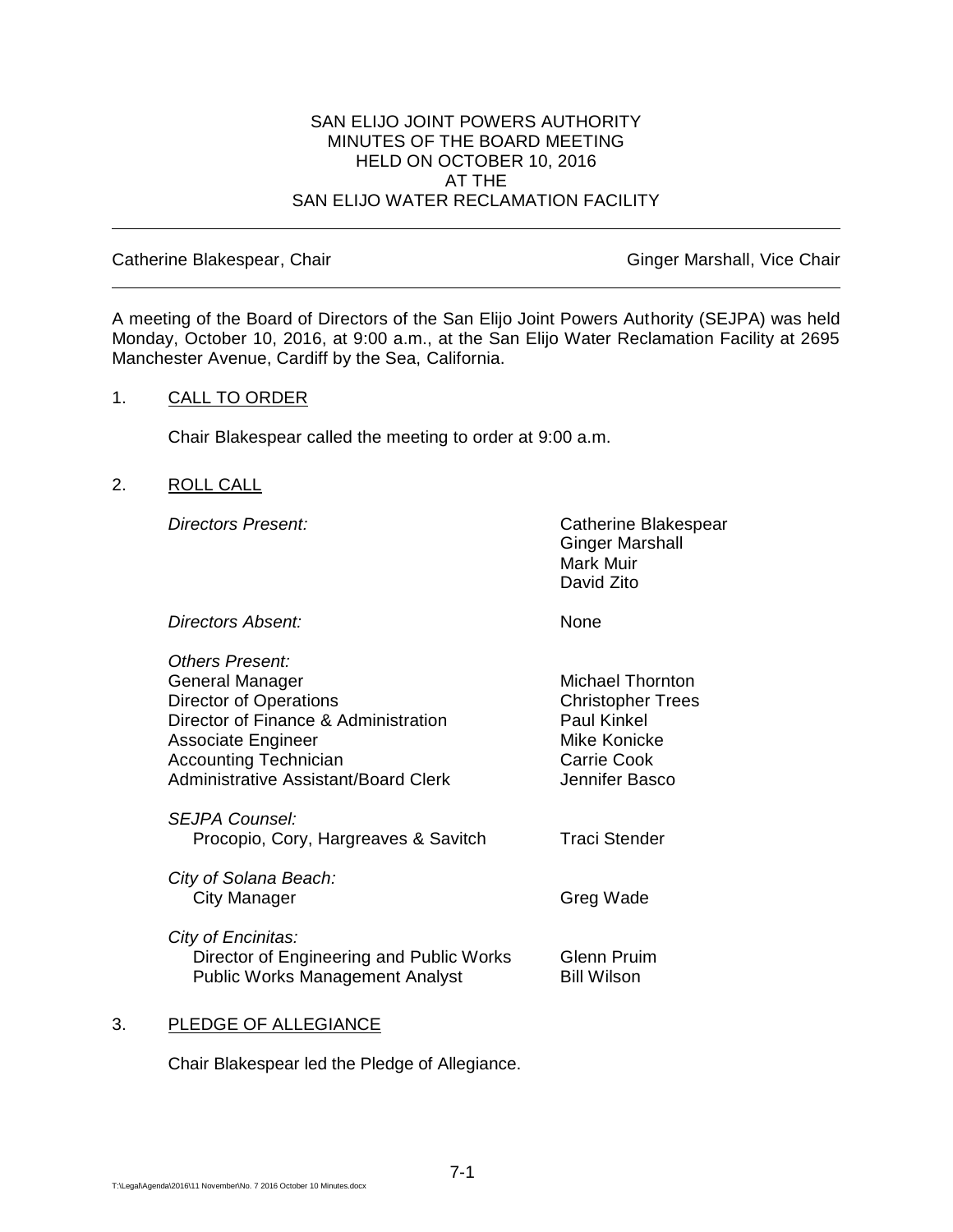# 4. ORAL COMMUNICATIONS

None

5. PRESENTATION OF AWARDS

None

## 6. CONSENT CALENDAR

Moved by Board Member Muir and seconded by Vice Chair Marshall to approve the Consent Calendar.

Motion carried with unanimous vote of approval.

| Agenda Item No. 7  | Approval of Minutes for the September 12, 2016 meeting                          |
|--------------------|---------------------------------------------------------------------------------|
| Agenda Item No. 8  | Approval for Payment of Warrants and<br>Monthly<br><b>Investment Report</b>     |
| Agenda Item No. 9  | San Elijo Water Reclamation Facility Treated Effluent<br>Flows - Monthly Report |
| Agenda Item No. 10 | San Elijo Joint Powers Authority Recycled Water Program<br>- Monthly Report     |
| Agenda Item No. 11 | Award of Professional Service Agreement to Tesco for<br>As-Needed SCADA Support |

# 12. ITEMS REMOVED FROM CONSENT CALENDAR

None

## 13. CAPITAL IMPROVEMENT PROJECT – ADDITIONAL PROFESSIONAL SERVICES FOR PRELIMINARY TREATMENT UPGRADES

General Manager Thornton stated that the preliminary treatment system provides basic physical treatment of the raw wastewater that enters the facility. The 2015 Facility Plan recommended system improvements to address hydraulic limitations, system wear, and aging equipment. As final design progressed, Staff identified opportunities to incorporate four closely related capital improvement projects into the Preliminary Treatment Upgrades project. Mr. Thornton stated that through project consolidation, it is possible to streamline contract administration, condense construction schedules, optimize construction phasing, and reduce overall project costs. The four projects include: improvements to the Odor Control System; Olivenhain Forcemain extension design; specific site improvements that will enhance storm water pollution control compliance; and additional electrical and SCADA integration. Funding for this additional effort will be provided by Wastewater Capital and Cardiff Sanitary Division Programs, as well as approximately \$95,000 in grant funds.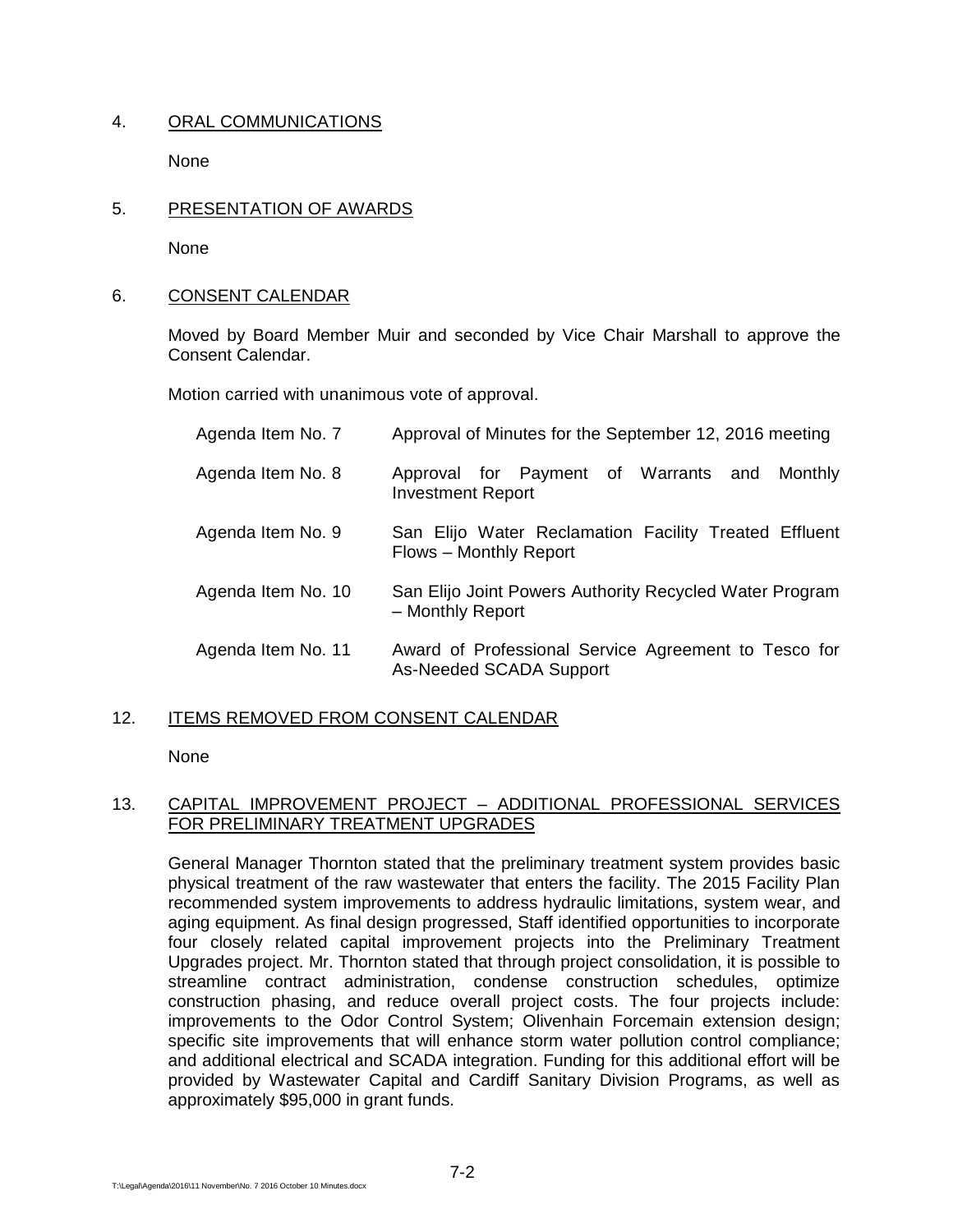Moved by Board Member Muir and seconded by Board Member Zito to:

1. Authorize the General Manager to approve a contract amendment with Dudek for the additional design of Odor Control Improvements, Olivenhain Forcemain Extension, Site Improvements, and SCADA Upgrades for an amount not to exceed \$145,480.

Motion carried with unanimous vote of approval.

## 14. SAN ELIJO OCEAN OUTFALL 2016 ANNUAL INSPECTION REPORT

Christopher Trees, Director of Operations gave a brief history of the San Elijo Ocean Outfall and presented the San Elijo Ocean Outfall Year 2016 Annual Inspection Report to the Board of Directors. Marine Taxonomic Services, Ltd. (MTS) completed the inspection this year and reported that the San Elijo Ocean Outfall was found to be in excellent overall condition. Mr. Trees discussed recommendations for continued structural integrity and environmentally safe operation of the San Elijo Ocean Outfall.

No action required. This memorandum was submitted for information only.

15. CLOSED SESSION

The Board of Directors adjourned to closed session at 9:33 a.m., pursuant to Government Code Section 54957, Public Employee Performance Evaluation: General Manager.

The Board of Directors came out of closed session at 9:55 a.m. with no reportable action.

## 16. CONSIDERATION OF GENERAL MANAGER COMPENSATION PER CURRENT EMPLOYMENT AGREEMENT

No action taken. Item to be continued at the November Board meeting.

# 17. GENERAL MANAGER'S REPORT

None

18. GENERAL COUNSEL'S REPORT

None

# 19. BOARD MEMBER COMMENTS

**None**